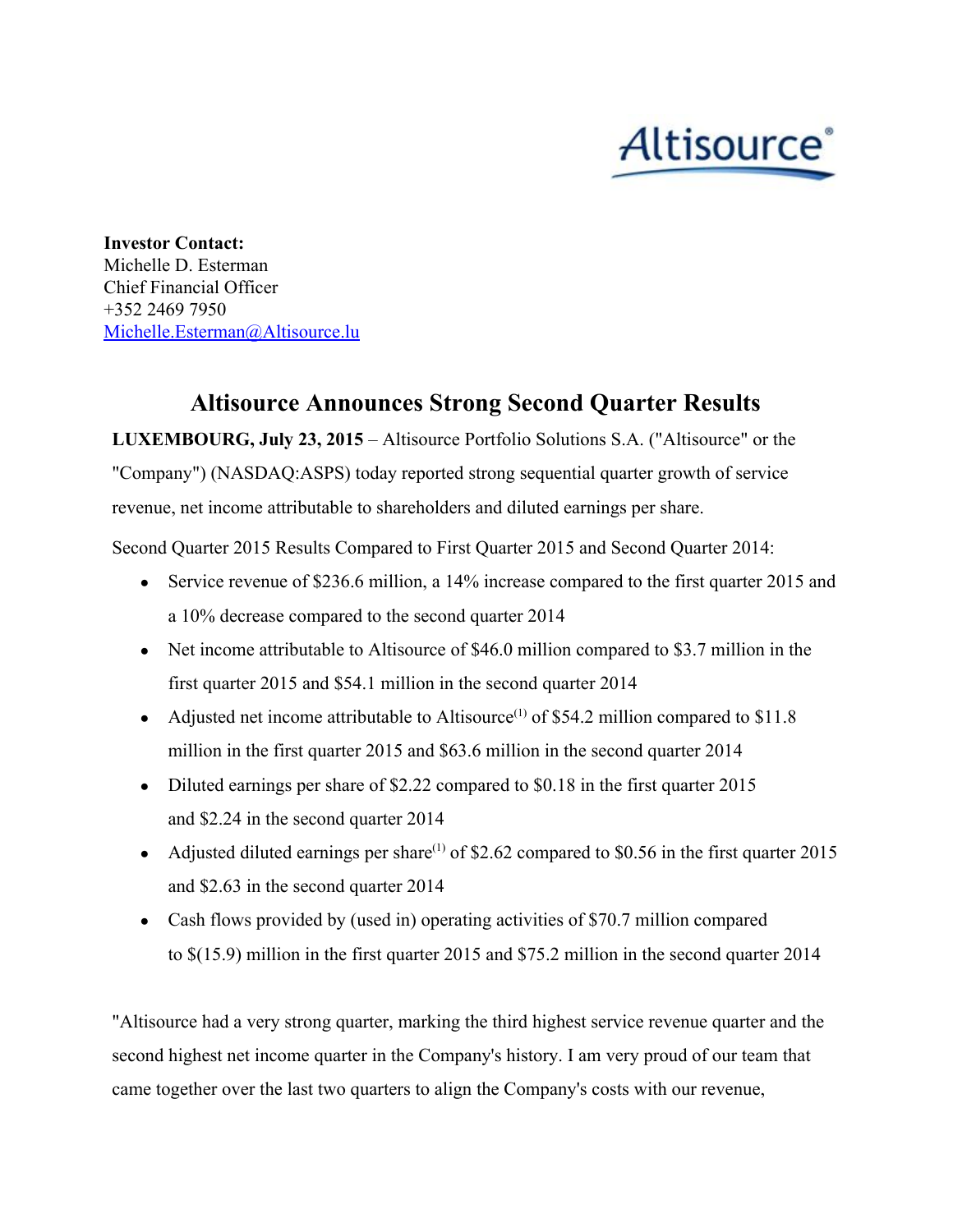accomplishing the objectives we established in the fourth quarter of last year. Our sales and marketing efforts are also yielding results. We are winning new engagements, one of which is to manage the REO and provide certain pre-foreclosure services to a top ten bank. Further, our sales pipeline is strong, and we are in varying stages of discussions with larger prospects," said William B. Shepro, Chief Executive Officer.

Second quarter 2015 highlights include:

- The number of houses sold on Hubzu for customers other than Ocwen was 1,168 for the second quarter 2015, a 33% increase compared to the first quarter 2015 and 39 times higher than the second quarter 2014
- The average number of loans serviced by Ocwen on REALServicing was 2.2 million for the second quarter 2015, a 9% decrease compared to the first quarter 2015 and a 4% decrease compared to the second quarter 2014
- The Company repurchased 1.4 million shares of common stock at an average price of \$28.57 per share
- The Company repurchased a portion of the senior secured term loan with a par value of \$16.0 million at a 9% discount and net income included an after-tax gain of \$1.0 million on the early retirement of debt
- Net income included an after-tax gain of \$6.9 million from the reversal of Equator related contingent consideration in connection with a \$0.5 million payment to the former owners of Equator to extinguish any future earn out liability
- Subsequent to the close of the second quarter, we acquired CastleLine Holdings, LLC, a specialty risk management and insurance services firm. The acquisition aligns with Altisource's strategy to continue helping the mortgage banking industry safely and securely increase production while reducing costs and mitigating risks

(1) This is a nonGAAP measure that is defined and reconciled to the corresponding GAAP measure herein.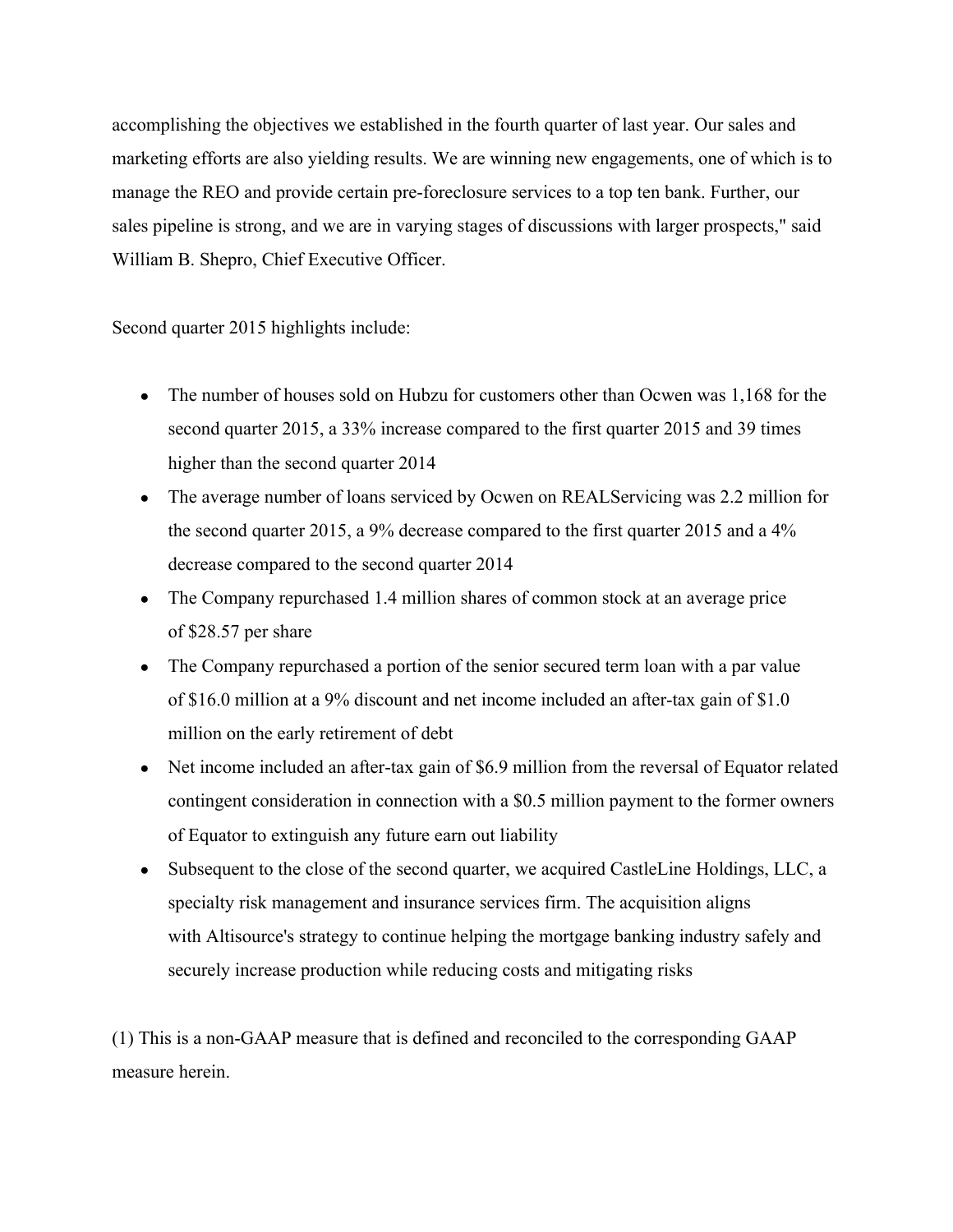# **Forward-Looking Statements**

This press release contains forward-looking statements that involve a number of risks and uncertainties. Those forward-looking statements include all statements that are not historical fact, including statements about management's beliefs and expectations. Forward-looking statements are based on management's beliefs as well as assumptions made by and information currently available to management. Because such statements are based on expectations as to future economic performance and are not statements of historical fact, actual results may differ materially from those projected. The Company undertakes no obligation to update any forward-looking statements whether as a result of new information, future events or otherwise. The risks and uncertainties to which forward-looking statements are subject include, but are not limited to: Altisource's ability to retain existing customers and attract new customers; general economic and market conditions; governmental regulations, taxes and policies; availability of adequate and timely sources of liquidity; and other risks and uncertainties detailed in the "Forward-Looking Statements," "Risk Factors" and other sections of the Company's Form 10-K and other filings with the Securities and Exchange Commission.

## **Webcast**

Altisource will host a webcast at 11:00 a.m. EDT today to discuss our second quarter results. A link to the live audio webcast will be available on Altisource's website in the Investor Relations section. Those who want to listen to the call should go to the website at least fifteen minutes prior to the call to register, download and install any necessary audio software. A replay of the conference call will be available via the website approximately two hours after the conclusion of the call and will remain available for approximately 30 days.

# **About Altisource**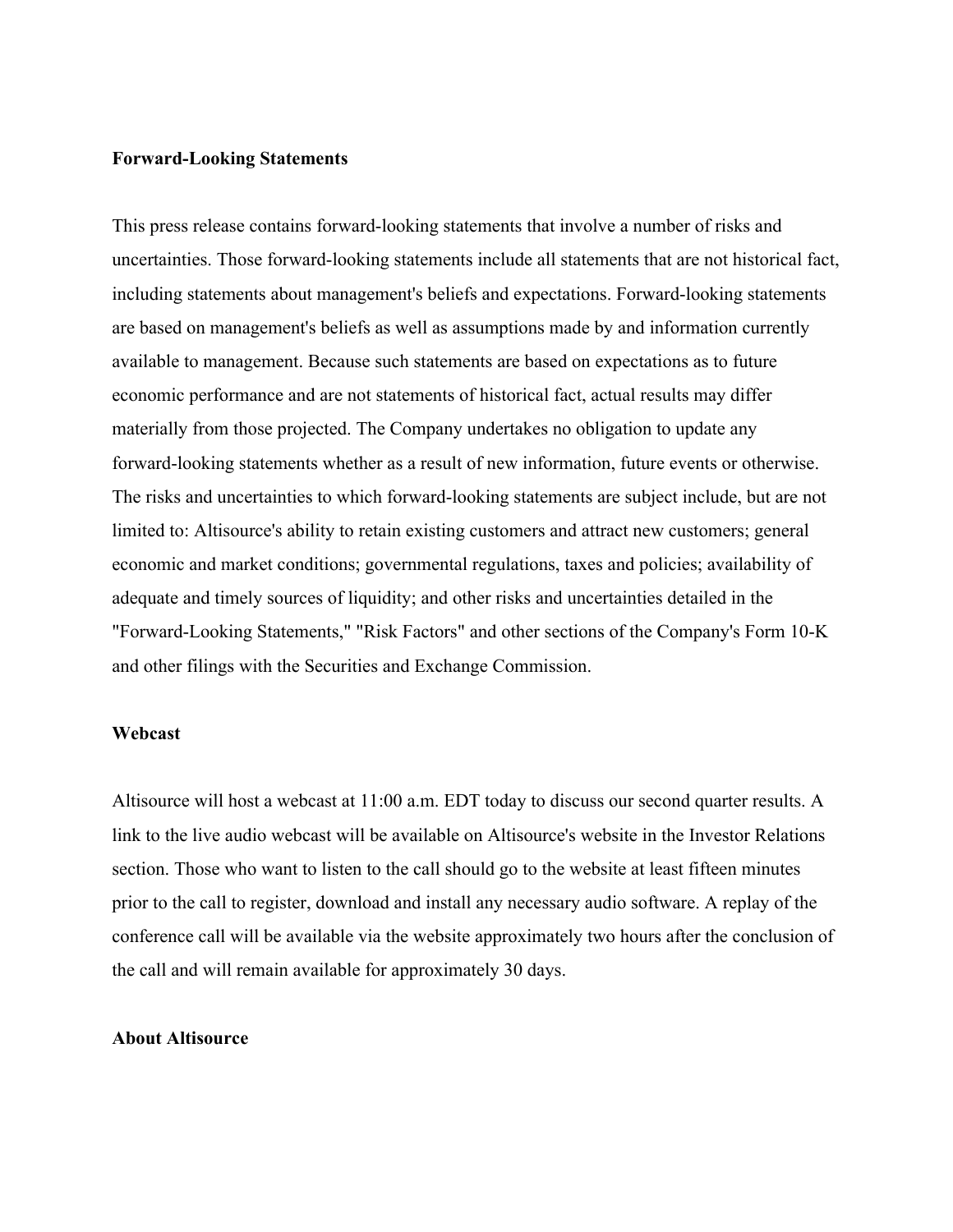Altisource Portfolio Solutions S.A. is a premier marketplace and transaction solutions provider for the real estate, mortgage and consumer debt industries. Altisource's proprietary business processes, vendor and electronic payment management software and behavioral science-based analytics improve outcomes for marketplace participants. Altisource has been named to Fortune's fastest growing global [companies](http://www.globenewswire.com/newsroom/ctr?d=10128421&l=4&a=fastest%20growing%20global%20companies&u=http%3A%2F%2Ffortune.com%2F100-fastest-growing-companies%2Faltisource-portfolio-solutions-26%2F) two years in a row. Additional information is available at [www.Altisource.com.](http://www.altisource.com/)

### **ALTISOURCE PORTFOLIO SOLUTIONS S.A.**

#### **CONSOLIDATED STATEMENTS OF OPERATIONS** *(in thousands, except per share data)* **(unaudited)**

|                                                           | Three months ended |                     | Six months ended |           |
|-----------------------------------------------------------|--------------------|---------------------|------------------|-----------|
|                                                           | June 30.           |                     | June 30,         |           |
|                                                           | 2015               | 2014                | 2015             | 2014      |
| Service revenue                                           |                    |                     |                  |           |
| Mortgage Services                                         | \$165,674          | \$189,349 \$310,055 |                  | \$336,498 |
| <b>Financial Services</b>                                 | 23,350             | 25,436              | 45,663           | 49,693    |
| <b>Technology Services</b>                                | 55,992             | 57,111              | 107,962          | 103,960   |
| Eliminations                                              | (8, 421)           | (8, 731)            | (19,269)         | (17,027)  |
| Total service revenue                                     | 236,595            | 263,165             | 444,411          | 473,124   |
| Reimbursable expenses                                     | 30,830             | 32,276              | 62,786           | 61,071    |
| Non-controlling interests                                 | 896                | 631                 | 1,606            | 1,146     |
| Total revenue                                             | 268,321            | 296,072             | 508,803          | 535,341   |
| Cost of revenue                                           | 137,329            | 151,723             | 278,199          | 270,733   |
| Reimbursable expenses                                     | 30,830             | 32,276              | 62,786           | 61,071    |
| Gross profit                                              | 100,162            | 112,073             | 167,818          | 203,537   |
| Selling, general and administrative expenses              | 43,975             | 49,021              | 96,381           | 92,555    |
| Income from operations                                    | 56,187             | 63,052              | 71,437           | 110,982   |
| Other income (expense), net:                              |                    |                     |                  |           |
| Interest expense                                          | (7,195)            | (4,784)             | (14,355)         | (9,560)   |
| Other than temporary impairment loss on HLSS equity       |                    |                     |                  |           |
| securities                                                |                    |                     | (3,285)          |           |
| Gain on sale of and dividends from HLSS equity securities | 1,431              |                     | 1,431            |           |
| Other income (expense), net                               | 821                | (43)                | 824              | 4         |
| Total other income (expense), net                         | (4,943)            | (4,827)             | (15, 385)        | (9,556)   |
| Income before income taxes and non-controlling interests  | 51,244             | 58,225              | 56,052           | 101,426   |
| Income tax provision                                      | (4,398)            | (3, 493)            | (4,798)          | (6, 548)  |
| Net income                                                | 46,846             | 54,732              | 51,254           | 94,878    |
| Net income attributable to non-controlling interests      | (896)              | (631)               | (1,606)          | (1, 146)  |
| Net income attributable to Altisource                     | \$45,950           | \$54,101            | \$49,648         | \$93,732  |
| Earnings per share:                                       |                    |                     |                  |           |
| <b>Basic</b>                                              | \$2.35             | \$2.45              | \$2.50           | \$4.20    |
| Diluted                                                   | \$2.22             | \$2.24              | \$2.38           | \$3.84    |
|                                                           |                    |                     |                  |           |
| Weighted average shares outstanding:                      |                    |                     |                  |           |
| Basic                                                     | 19,571             | 22,089              | 19,870           | 22,301    |
| Diluted                                                   | 20,669             | 24,166              | 20.830           | 24,415    |

**ALTISOURCE PORTFOLIO SOLUTIONS S.A.**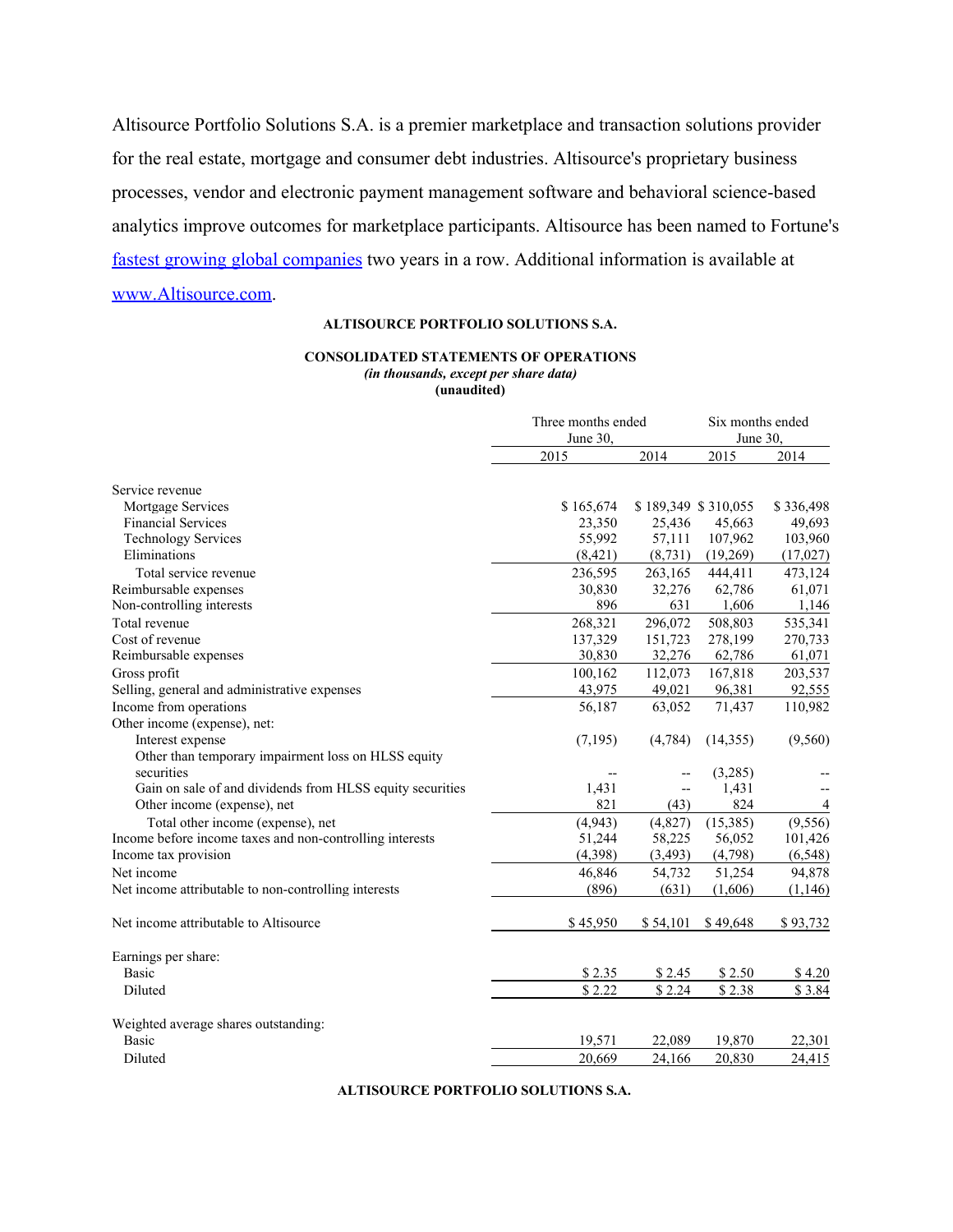#### **CONSOLIDATED BALANCE SHEETS** *(in thousands, except per share data)* **(unaudited)**

|                                                                                                                                                                                  | June 30.<br>2015 | December 31.<br>2014 |
|----------------------------------------------------------------------------------------------------------------------------------------------------------------------------------|------------------|----------------------|
| <b>ASSETS</b>                                                                                                                                                                    |                  |                      |
| Current assets:                                                                                                                                                                  |                  |                      |
| Cash and cash equivalents                                                                                                                                                        | \$130,079        | \$161,361            |
| Accounts receivable, net                                                                                                                                                         | 116,766          | 112,183              |
| Prepaid expenses and other current assets                                                                                                                                        | 19,087           | 23,567               |
| Deferred tax assets, net                                                                                                                                                         | 4,987            | 4,987                |
| Total current assets                                                                                                                                                             | 270,919          | 302,098              |
| Premises and equipment, net                                                                                                                                                      | 126,637          | 127,759              |
| Goodwill                                                                                                                                                                         | 90,851           | 90,851               |
| Intangible assets, net                                                                                                                                                           | 227,369          | 245,246              |
| Other assets                                                                                                                                                                     | 20,232           | 22,267               |
| Total assets                                                                                                                                                                     | \$736,008        | \$788,221            |
| <b>LIABILITIES AND EQUITY</b>                                                                                                                                                    |                  |                      |
| Current liabilities:                                                                                                                                                             |                  |                      |
| Accounts payable and accrued expenses                                                                                                                                            | \$79,118         | \$111,766            |
| Current portion of long-term debt                                                                                                                                                | 5,945            | 5,945                |
| Deferred revenue                                                                                                                                                                 | 9,012            | 9,829                |
| Other current liabilities                                                                                                                                                        | 13,133           | 13,227               |
| Total current liabilities                                                                                                                                                        | 107,208          | 140,767              |
| Long-term debt, less current portion                                                                                                                                             | 563,993          | 582,669              |
| Deferred tax liabilities, net                                                                                                                                                    | 2,699            | 2,694                |
| Other non-current liabilities                                                                                                                                                    | 13,205           | 20,648               |
| Equity:                                                                                                                                                                          |                  |                      |
| Common stock (\$1.00 par value; 25,413 shares authorized and issued and 18,737 outstanding<br>as of June 30, 2015; 25,413 shares authorized and issued and 20,279 outstanding as |                  |                      |
| of December 31, 2014)                                                                                                                                                            | 25,413           | 25,413               |
| Additional paid-in capital                                                                                                                                                       | 92,824           | 91,509               |
| Retained earnings                                                                                                                                                                | 415,914          | 367,967              |
| Treasury stock, at cost (6,676 shares as of June 30, 2015 and 5,134 shares as ofDecember 31,                                                                                     |                  |                      |
| 2014)                                                                                                                                                                            | (486, 556)       | (444, 495)           |
| Altisource equity                                                                                                                                                                | 47,595           | 40,394               |
| Non-controlling interests                                                                                                                                                        | 1,308            | 1,049                |
| Total equity                                                                                                                                                                     | 48,903           | 41,443               |
| Total liabilities and equity                                                                                                                                                     | \$736,008        | \$788,221            |

#### **ALTISOURCE PORTFOLIO SOLUTIONS S.A.**

#### **CONSOLIDATED STATEMENTS OF CASH FLOWS** *(in thousands)*

**(unaudited)**

|                                                                                   | Six months ended June 30. |          |  |
|-----------------------------------------------------------------------------------|---------------------------|----------|--|
|                                                                                   | 2015                      | 2014     |  |
| Cash flows from operating activities:                                             |                           |          |  |
| Net income                                                                        | \$ 51.254                 | \$94.878 |  |
| Adjustments to reconcile net income to net cash provided by operating activities: |                           |          |  |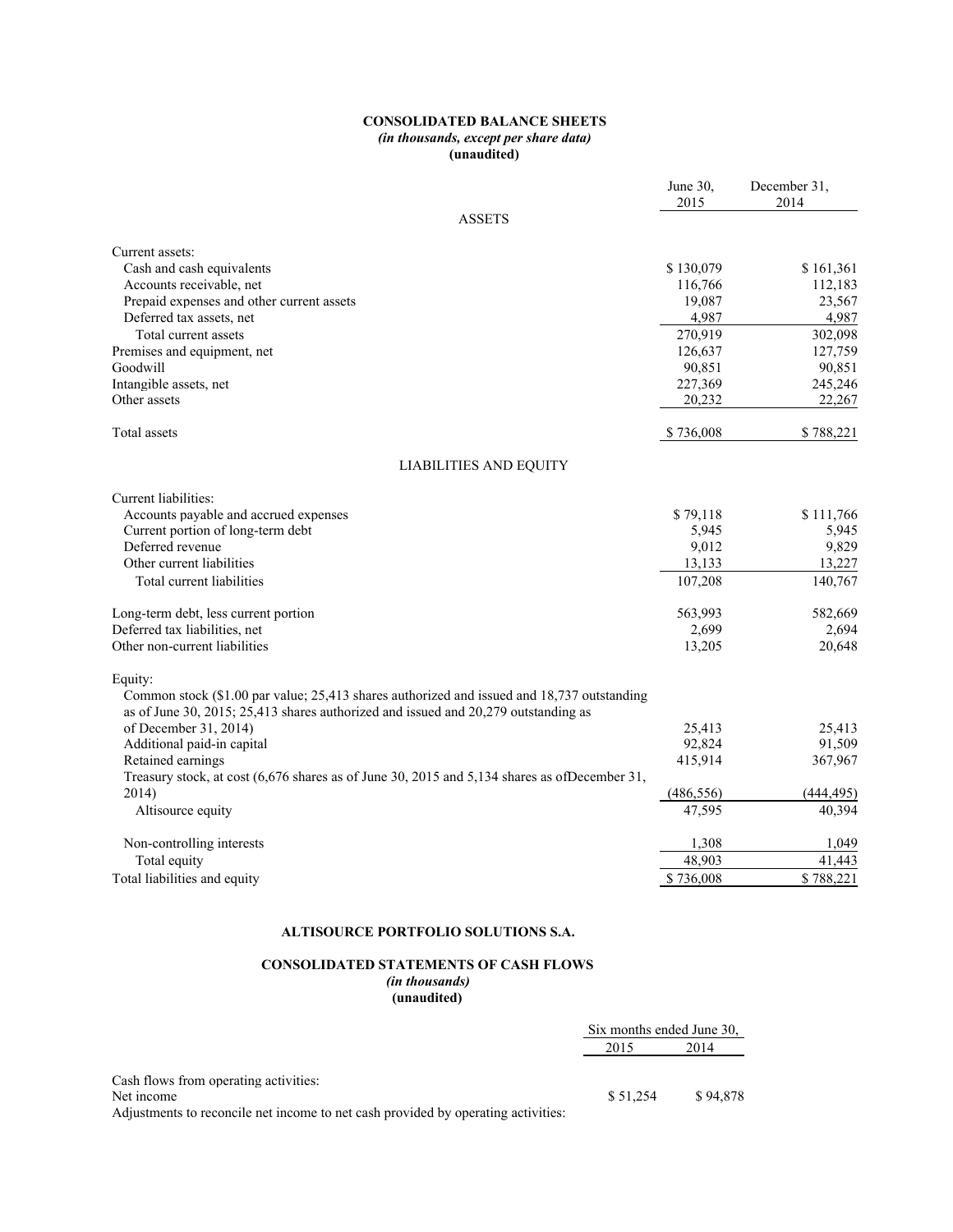| Depreciation and amortization                                                  | 18,432    | 13,375        |
|--------------------------------------------------------------------------------|-----------|---------------|
| Amortization of intangible assets                                              | 17,877    | 19,573        |
| Goodwill impairment                                                            |           | 37,473        |
| Other than temporary impairment loss on HLSS equity securities                 | 3,285     |               |
| Gain on sale of and dividends from HLSS equity securities                      | (1, 431)  |               |
| Change in the fair value of acquisition related contingent consideration       | (7,346)   | (37, 924)     |
| Share-based compensation expense                                               | 1,315     | 1,130         |
| Bad debt expense                                                               | 2,143     | 4,250         |
| Gain on early extinguishment of debt                                           | (1, 114)  |               |
| Amortization of debt discount                                                  | 255       | 90            |
| Amortization of debt issuance costs                                            | 585       | 483           |
| Deferred income taxes                                                          | 5         | 462           |
| Loss on disposal of fixed assets                                               | 20        | 98            |
| Changes in operating assets and liabilities:                                   |           |               |
| Accounts receivable                                                            | (6, 726)  | (24, 510)     |
| Prepaid expenses and other current assets                                      | 4,480     | (5, 131)      |
| Other assets                                                                   | 1,338     | (2,089)       |
| Accounts payable and accrued expenses                                          | (28, 557) | 21,319        |
| Other current and non-current liabilities                                      | (1,008)   | (11,950)      |
| Net cash provided by operating activities                                      | 54.807    | 111.527       |
| Cash flows from investing activities:                                          |           |               |
| Additions to premises and equipment                                            | (21, 421) | (30, 522)     |
| Purchase of HLSS equity securities                                             | (29,966)  |               |
| Proceeds received from sale of and dividends from HLSS equity securities       | 28,112    |               |
| Other investing activities                                                     | (4)       | (294)         |
| Net cash used in investing activities                                          | (23, 279) | (30, 816)     |
| Cash flows from financing activities:                                          |           |               |
| Repayment of long-term debt                                                    | (17,701)  | (1,986)       |
| Proceeds from stock option exercises                                           | 203       | 639           |
| Purchases of treasury stock                                                    | (43,965)  | (80, 702)     |
| Distributions to non-controlling interests                                     | (1, 347)  | (1,207)       |
| Net cash used in financing activities                                          | (62, 810) | (83,256)      |
|                                                                                |           |               |
| Net decrease in cash and cash equivalents                                      | (31, 282) | (2,545)       |
| Cash and cash equivalents at the beginning of the period                       | 161,361   | 130,429       |
| Cash and cash equivalents at the end of the period                             | \$130,079 | \$127,884     |
| Supplemental cash flow information:                                            |           |               |
| Interest paid                                                                  | \$13,345  | \$9,074       |
| Income taxes paid, net                                                         | 3,490     | 1,561         |
| Non-cash investing and financing activities:                                   |           |               |
| Decrease in payables for purchases of premises and equipment                   | \$(4,091) | \$<br>(3,339) |
| Decrease in acquisition of businesses from subsequent working capital true-ups |           | (3,711)       |

#### **ALTISOURCE PORTFOLIO SOLUTIONS S.A.**

#### **NONGAAP MEASURES**

*(in thousands, except per share data)*

#### **(unaudited)**

Adjusted net income attributable to Altisource and adjusted diluted earnings per share are non-GAAP measures used by management, existing shareholders and potential shareholders to measure Altisource's performance. Adjusted net income attributable to Altisource is calculated by adding amortization of intangible assets (net of tax) to GAAP net income attributable to Altisource. Adjusted diluted earnings per share is calculated by dividing net income attributable to Altisource plus